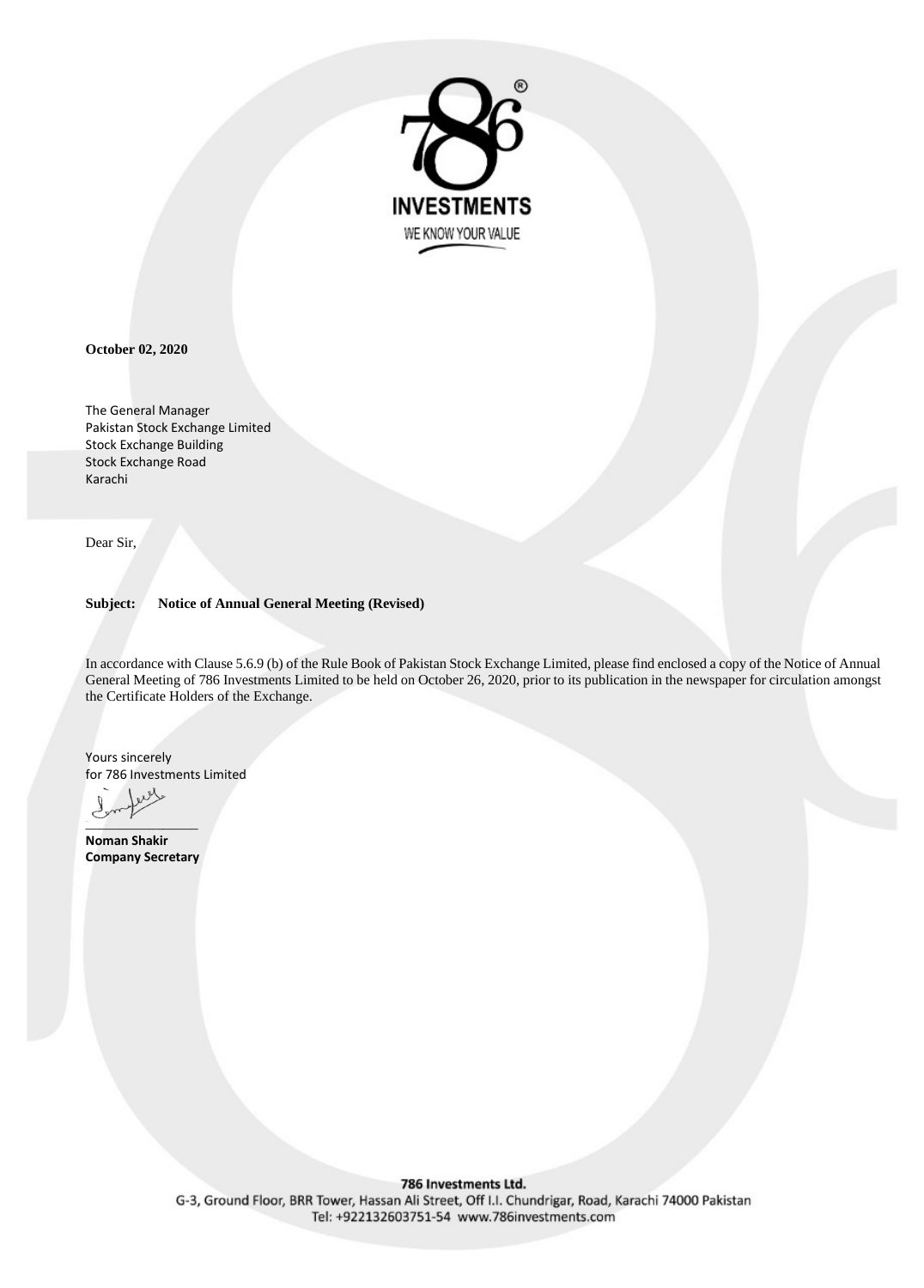

# **NOTICE OF ANNUAL GENERAL MEETING (AGM XXIX)**

Notice is hereby given that the 29th Annual General Meeting of the shareholders of the Company will be held on Monday, October 26, 2020, at 08:45, am via zoom video, keeping in mind COVID-19 to transact the following business:

## **Ordinary Business**

- 1- To confirm the Minutes of the 28<sup>th</sup> Annual General Meeting.
- 2- To receive, consider and adopt the Audited Financial Statements of the Company for the year ended June 30, 2020 together with Directors and Auditors Reports thereon.
- 3- To appoint the Auditors and fix their remuneration.
- 4- Any other Business with the permission of the Chair.

By Order of the Board

September 28, 2020 **Noman Shakir Karachi** Company Secretary

**Notes:**

## **1 Book Closure**

- a) AGM will be held through Zoom application a video link facility.
- b) Shareholders requested to attend the AGM through Zoom application it is requested to get themselves registered with FD Registrar Services situated on the 17th floor, Saima Trade Tower A, I.I. Chundrigar Road, Karachi (Video Conferencing Service Provider) at least 48 hours before the time of AGM at (info@fdregistrar.com) by providing the following details:

The share transfer books of 786 Investments Ltd. will remain closed from October 20, 2020, to October 26, 2020 (both days inclusive). The transfers received in order by our share registrar, FD Registrar Services (Pvt) Ltd situated on the 17th floor, Saima Trade Tower A, I.I. Chundrigar Road, Karachi by the close of business on October 19, 2020, will be considered in time to attend and vote at the meeting.

In light of the COVID-19 situation, the Securities and Exchange Commission of Pakistan ("SECP"), in terms of its Circular No.5 dated March 17, 2020, and Circular No. 25 dated August 31, 2020, has advised companies to modify their usual planning for general meetings for the safety and wellbeing of shareholders and the public at large with minimal physical interaction. Hence, the proceedings of the meeting will be carried out through a video-link facility. In this regard, special arrangements have been made for the AGM which are as under:

| Folio/AC no | Company                                     | <b>Name</b><br><b>Shareholder</b> | of CNIC number | <b>Cell number</b> | <b>Email Address</b> |
|-------------|---------------------------------------------|-----------------------------------|----------------|--------------------|----------------------|
|             | 786<br><i>Investments</i><br><b>Limited</b> |                                   |                |                    |                      |

#### 786 Investments Ltd.

G-3, Ground Floor, BRR Tower, Hassan Ali Street, Off I.I. Chundrigar, Road, Karachi 74000 Pakistan Tel: +922132603751-54 www.786investments.com